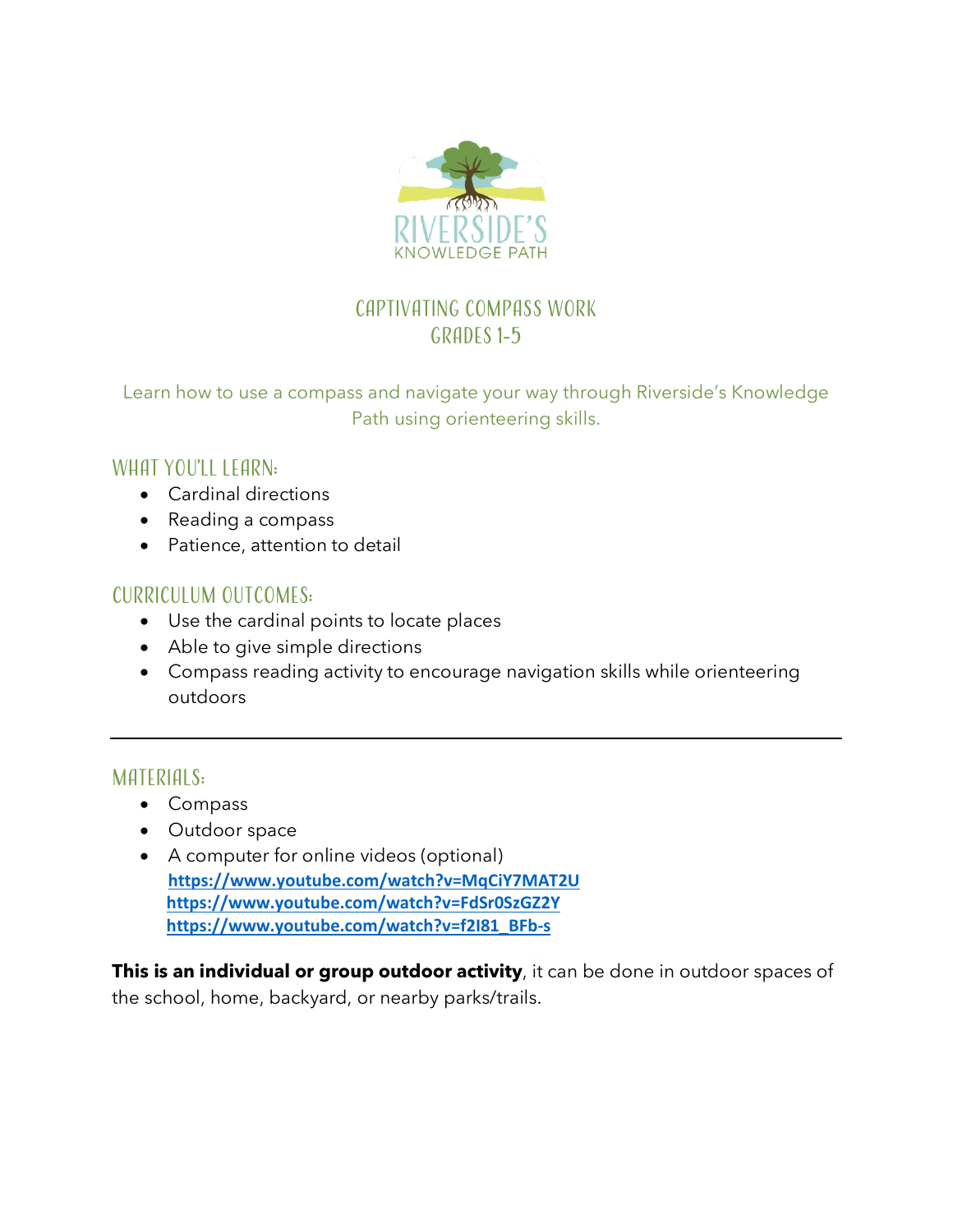## WHAT TO DO:

#### **Part 1: Directions**

- 1. Take the class to the Riverside's Knowledge Path and sit in a circle.
- 2. Engage students in a brainstorming session. Ask them a few questions to get the discussion going:
	- a. Where's the sun?
	- b. What direction is the sun?
	- c. Which way is north?
- 3. Use an object, such as a stick from the path, to depict north. Explain the other cardinal directions. The mnemonic "Never Eat Shredded Wheat" will help the students remember the order of North, East, South and West.
- 4. Ask students to stand in different areas as a group to mark the other directions (North, South, East, and West).

## **Part 2: Compass**

- 1. Name the parts of the compass. Give the following names,
	- a. "Ted"- a distant object in the direction you are heading. The name is given to all the distant objects students are orienting for
	- b. " Red"- The north pointing end of the magnetic compass are usually red in colour
	- c. " The Bed"- These are two lines on the compass dial between which the North arrow fits in. This arrow should always be "put to bed" when reading the compass.
- 2. Get students to memorize the following line "Point to Ted and put them in the Red Bed."

How to:

- 1. Get the students to hold the compass level at their stomach level while the direction arrow points towards the 'Ted' in the distance.
- 2. Ensure that the compass is flat and level (many compasses have air bubbles that help them level it up). Look at the Red arrow and note which way is north.
- 3. When the direction is pointing at the 'Ted,' slowly turn the compass dial until 'Red,' the North arrow is framed by the two white posts of the 'Bed.'
- 4. With 'red' in the bed and the direction arrow pointing at Ted, students will be able to read the direction of 'Ted' using the direction arrow in the compass.
- 5. Educator could reinforce how to read degrees on a circle as you are reading a compass.
- 6. Walk to Ted, keeping Red in the Bed.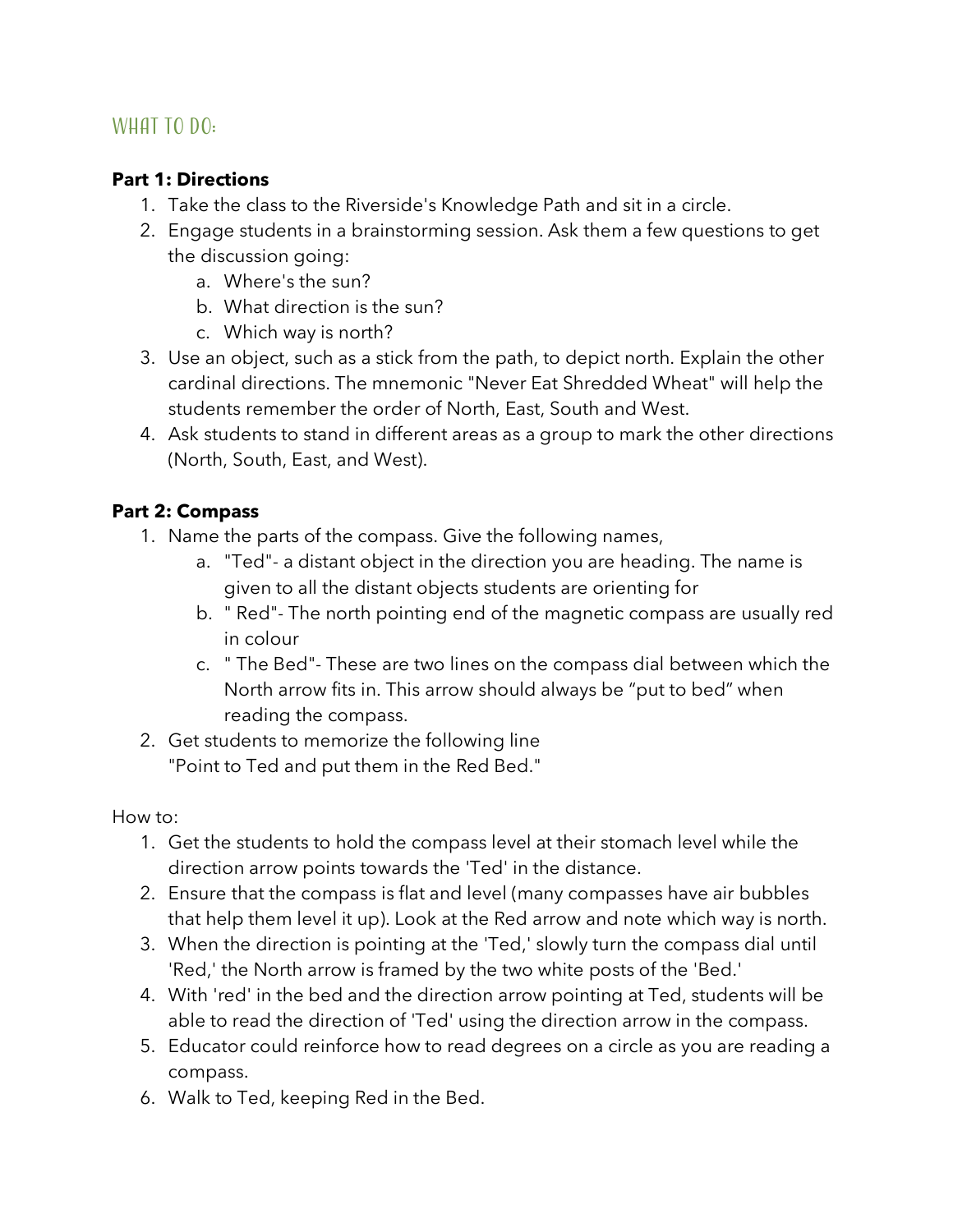#### **Part 3: Complete the Activity Sheet**

Using the Captivating Compass worksheet, write out different cardinal directions and then map/draw the nearby environment and its sounds. Predict who is making the sound; is it coming from nature or elsewhere? Write or draw details about the sound. Estimate the approximate distance of the sound. Give details of anything special you hear or analyze.

#### Assessment:

Test your students' understanding of directions, asking them to point in the directions you say aloud (such as east, west, north, south) using a compass and pointing at them.

## Extension:

The educator can extend this activity by encouraging students to determine different school directions, like their place (seat) in the class, gym, playground, etc. Students can take this learning back to their homes by determining the direction of their room, kitchen, and garden and, if possible, drawing a map of the same.

## PHOTOS:



a) Sketch of pointing to "Ted" and aligning the Red magnetic arrow in the "Bed" pointing North. being kept in th taken from Patterns in Relationships, Educational Activities for the school grounds) and b) if you wanted to walk Northward, you'd line up your compass this way and follow the arrow while keeping the "Red" in the "Bed" (image from: https://50campfires.com/how-toread-a-compass/)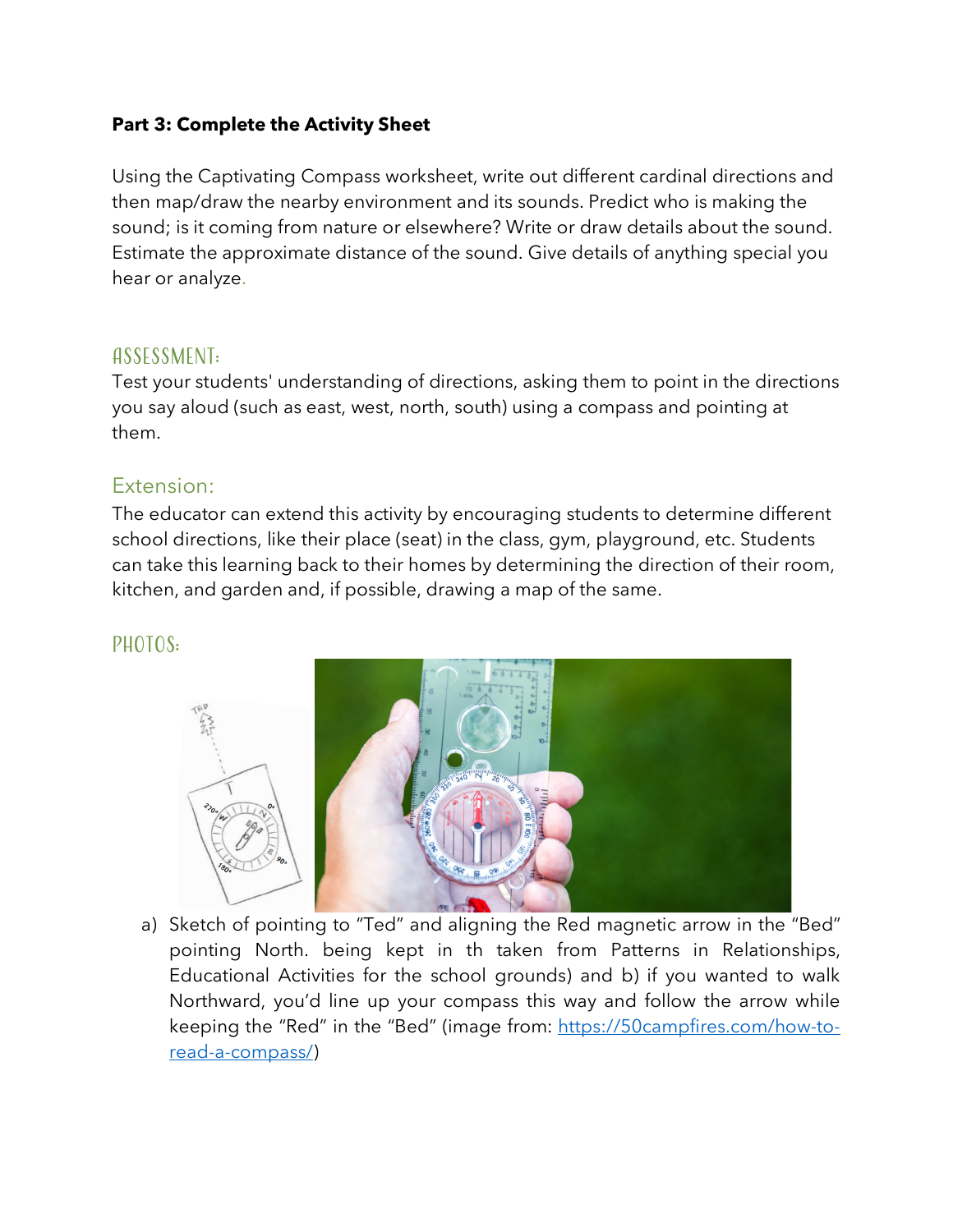## Credit/References:

This activity has been modified from the Patterns in relationships, Educational Activities for the school grounds that Illene Pevec (M.A) developed and from a nature mapping activity developed by Jenny Parma.